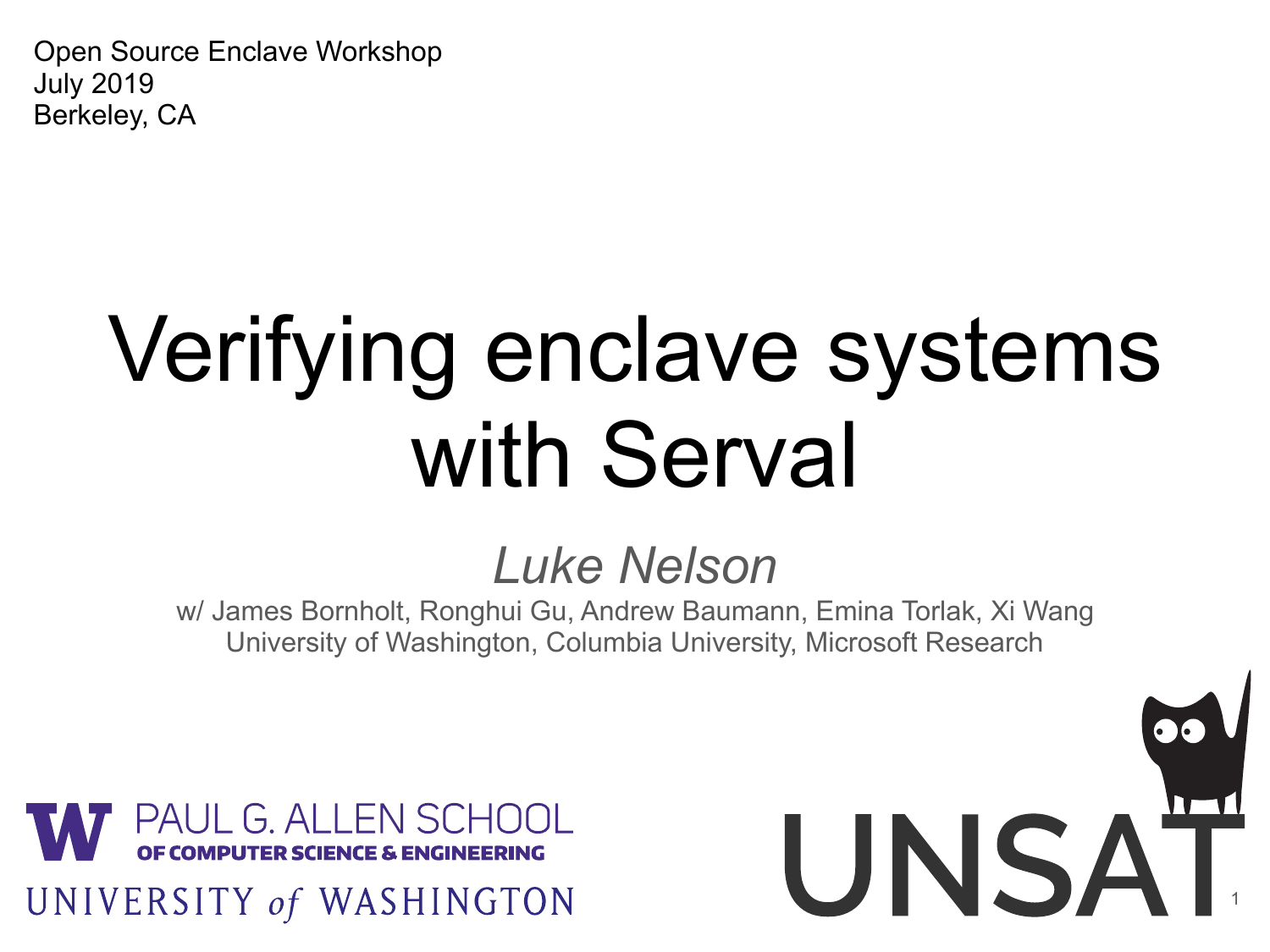#### Enclave monitors are hard to get right

- Correctness of enclave monitor code is critical for security
- Many different kinds of bugs are security vulnerabilities:
	- **Low-level bugs**: e.g., buffer overflow or division-by-zero
	- **Logic bugs**: implementation does something unintended
	- **Design bugs**: intended design of the system is not secure
- Each can be exploited to compromise the entire system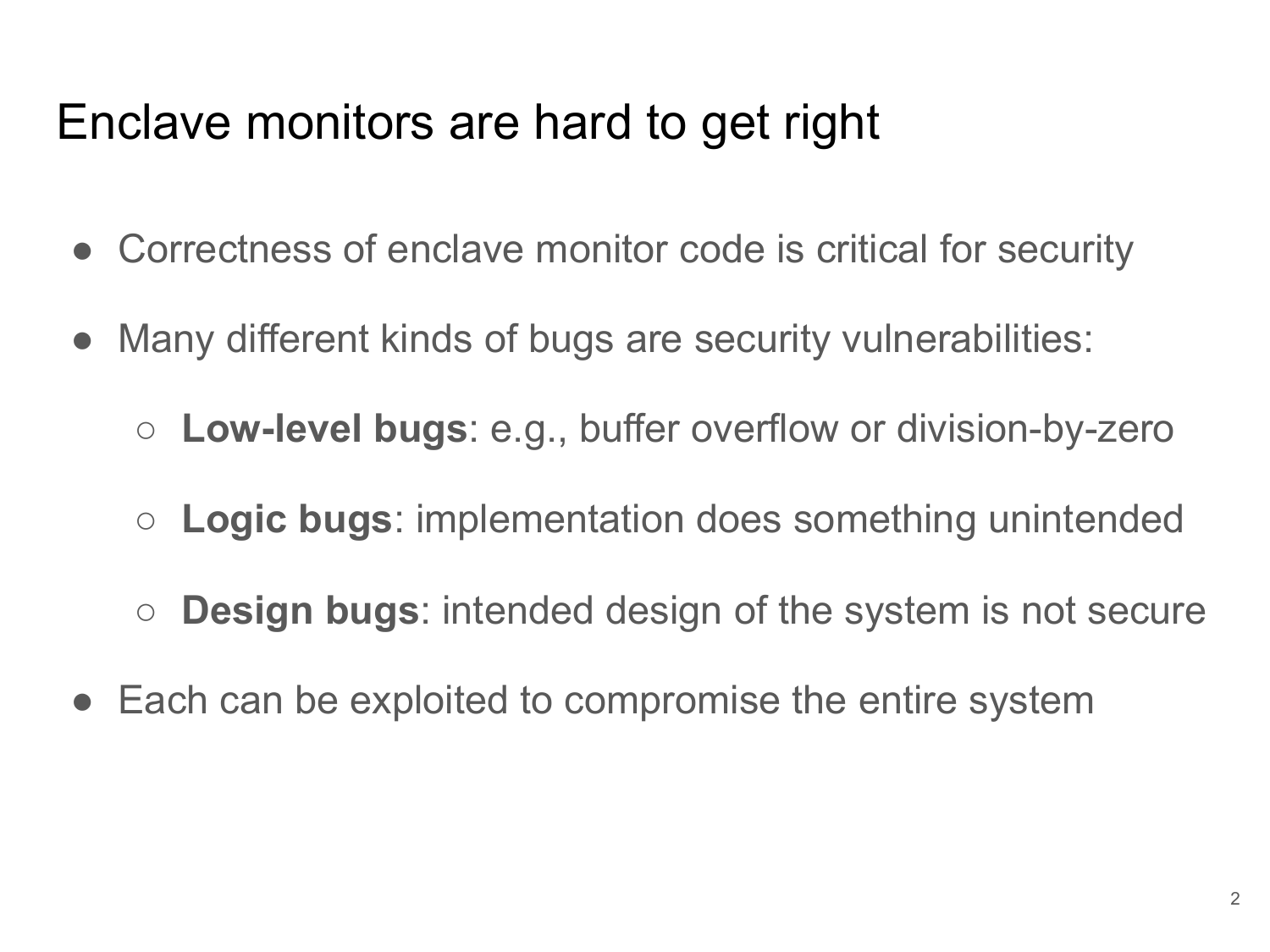#### Eliminating bugs with formal verification

● **Goal**: prove absence of low-level, logic, and design bugs

- **Approach**: Use automated verification techniques
	- Low proof burden: symbolic evaluation / SMT solvers
	- Bounded loops in code, likely true of monitors
	- Limitations: no concurrency or side channels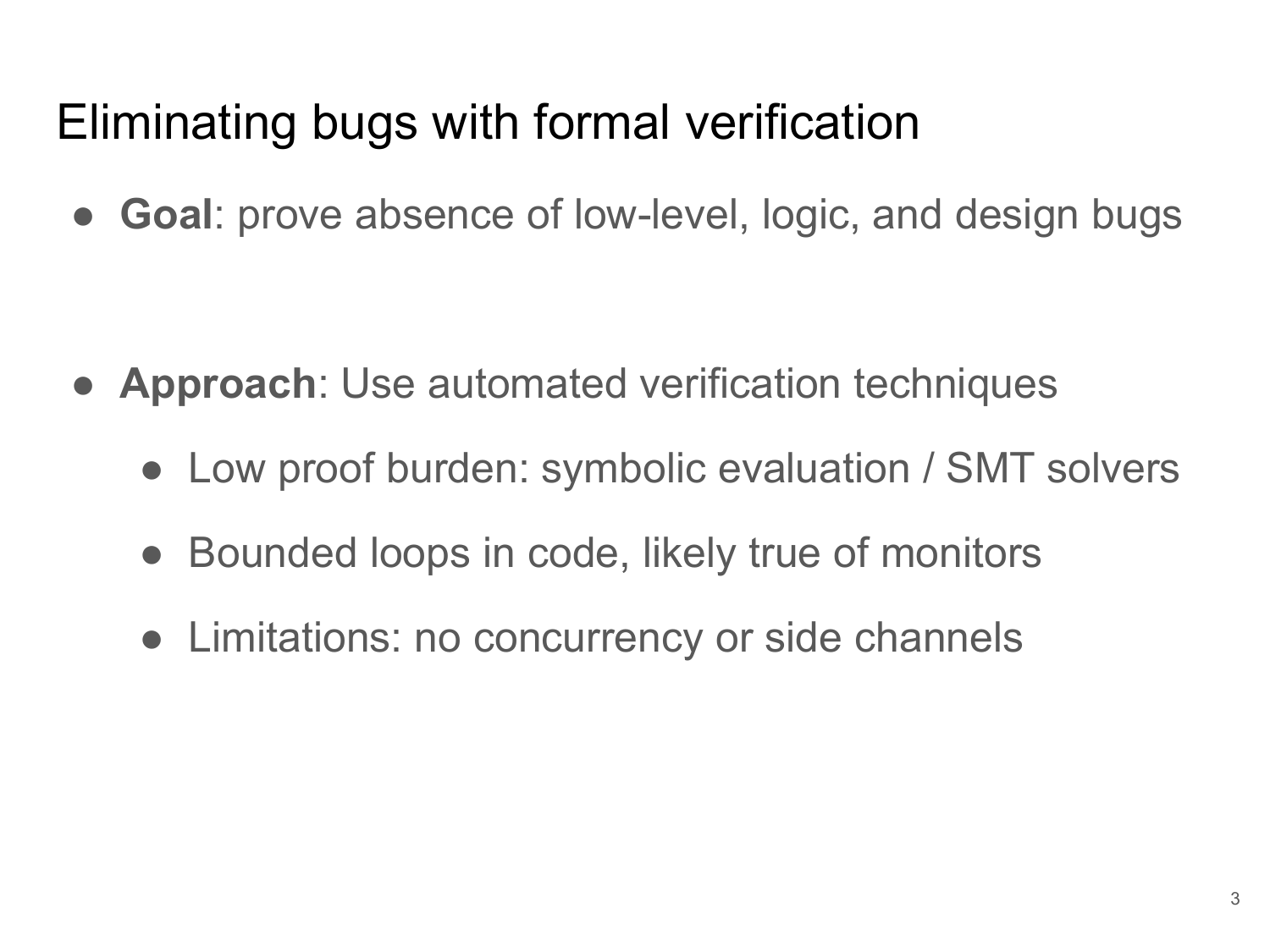#### **Challenges**

- Difficulty of building verifiers
	- Need detailed RISC-V machine model
	- Need to reason at ISA level
- Difficulty of scaling to practical systems
	- Symbolic evaluation
	- SMT solving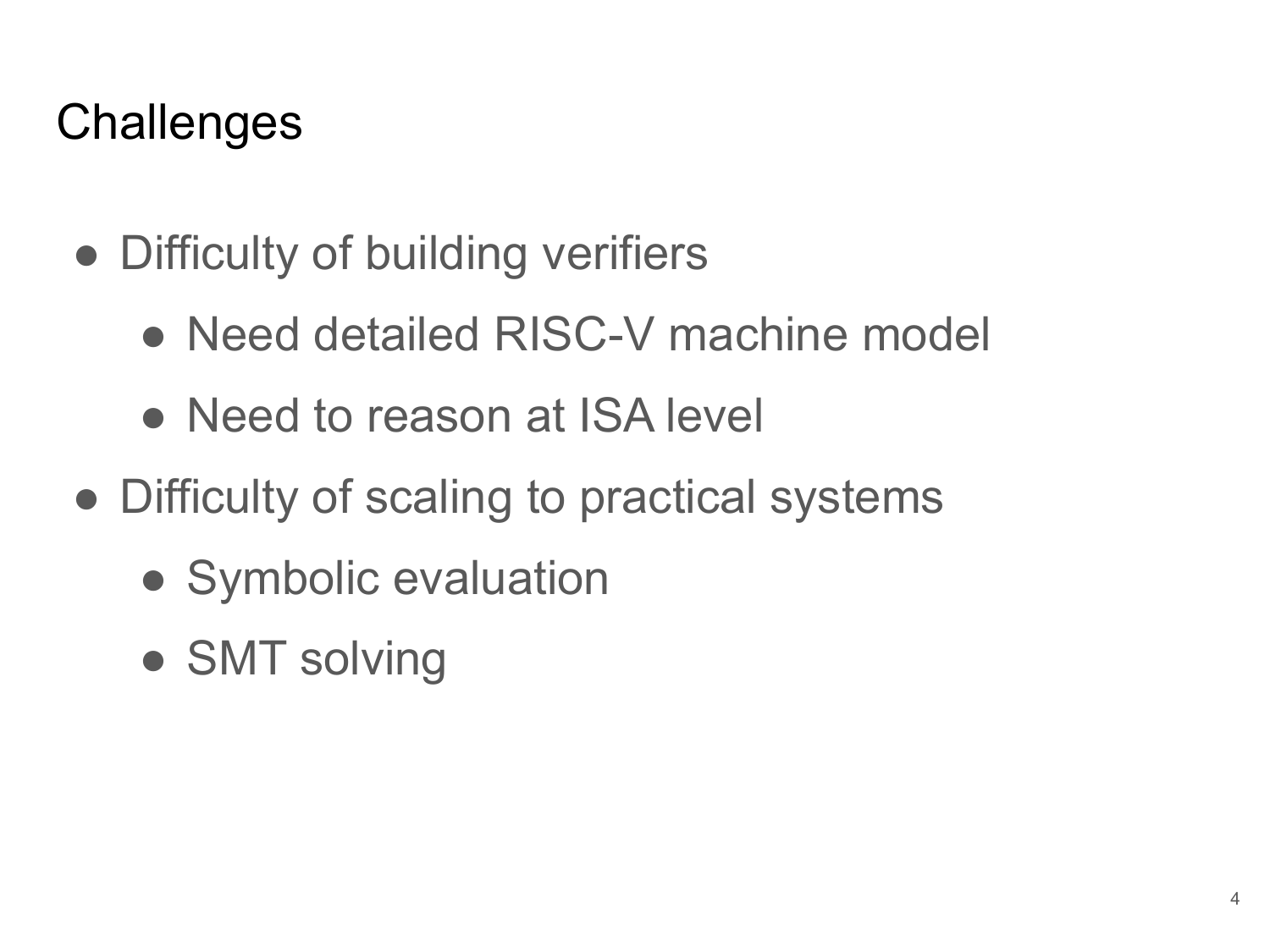#### Serval: A framework for verifying low-level systems

- Built on top of Rosette
- Lift ISA interpreter into verifier
	- Easier to write and test
	- Supports LLVM IR and RISC-V
- Use symbolic profiling to identify verification bottlenecks
- Use symbolic optimizations to scale verification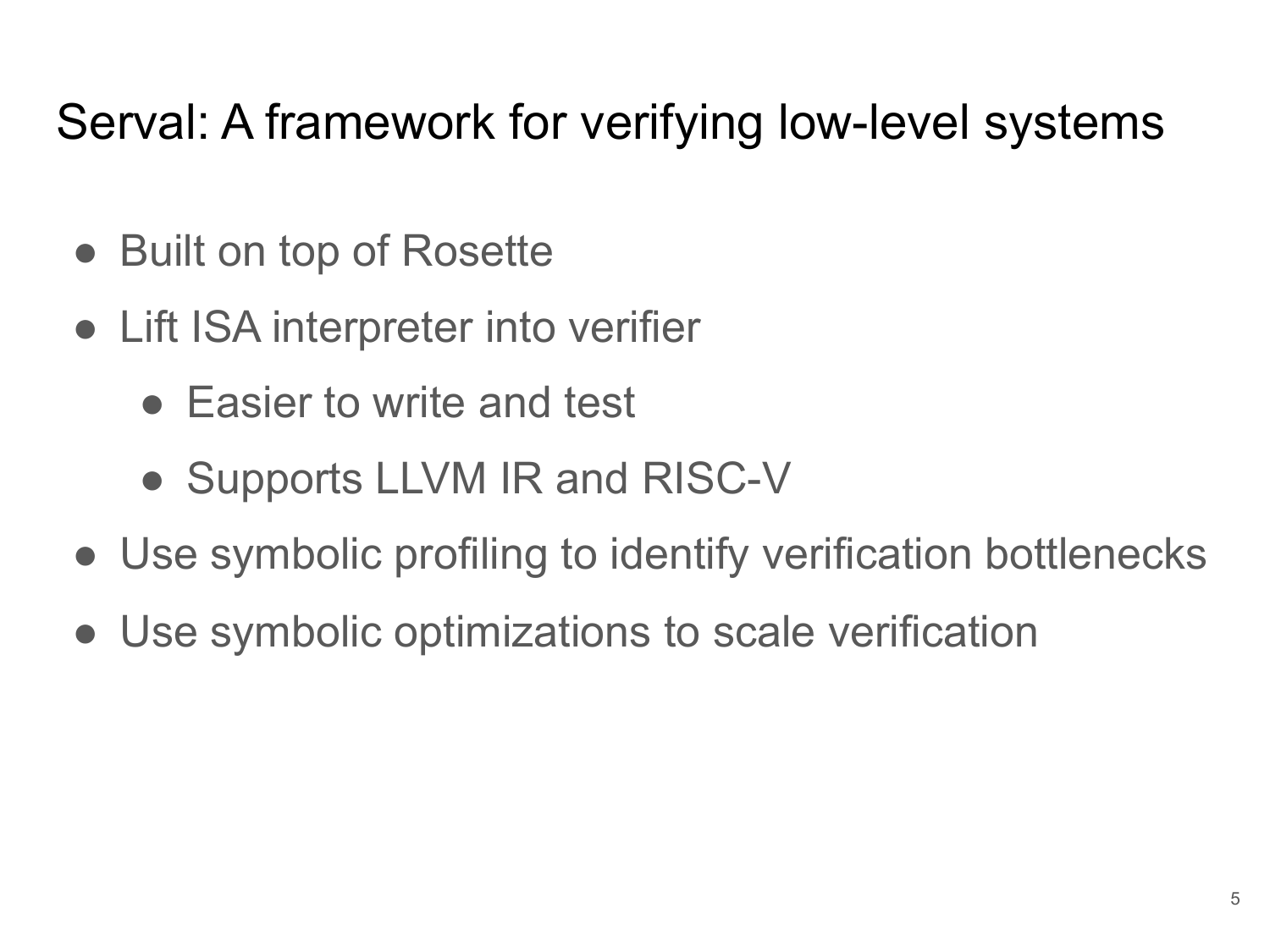#### Main Results

- Applied to CertiKOS (PLDI'16) and Komodo (SOSP'17), previously manually verified using Coq and Dafny
- Found and fixed 15 Linux BPF JIT bugs, all now upstreamed.
	- <https://git.kernel.org/linus/1e692f09e091>
	- <https://git.kernel.org/linus/46dd3d7d287b>
	- <https://git.kernel.org/linus/68a8357ec15b>
	- <https://git.kernel.org/linus/6fa632e719ee>
- Work in progress: identified implementation and design bugs in Keystone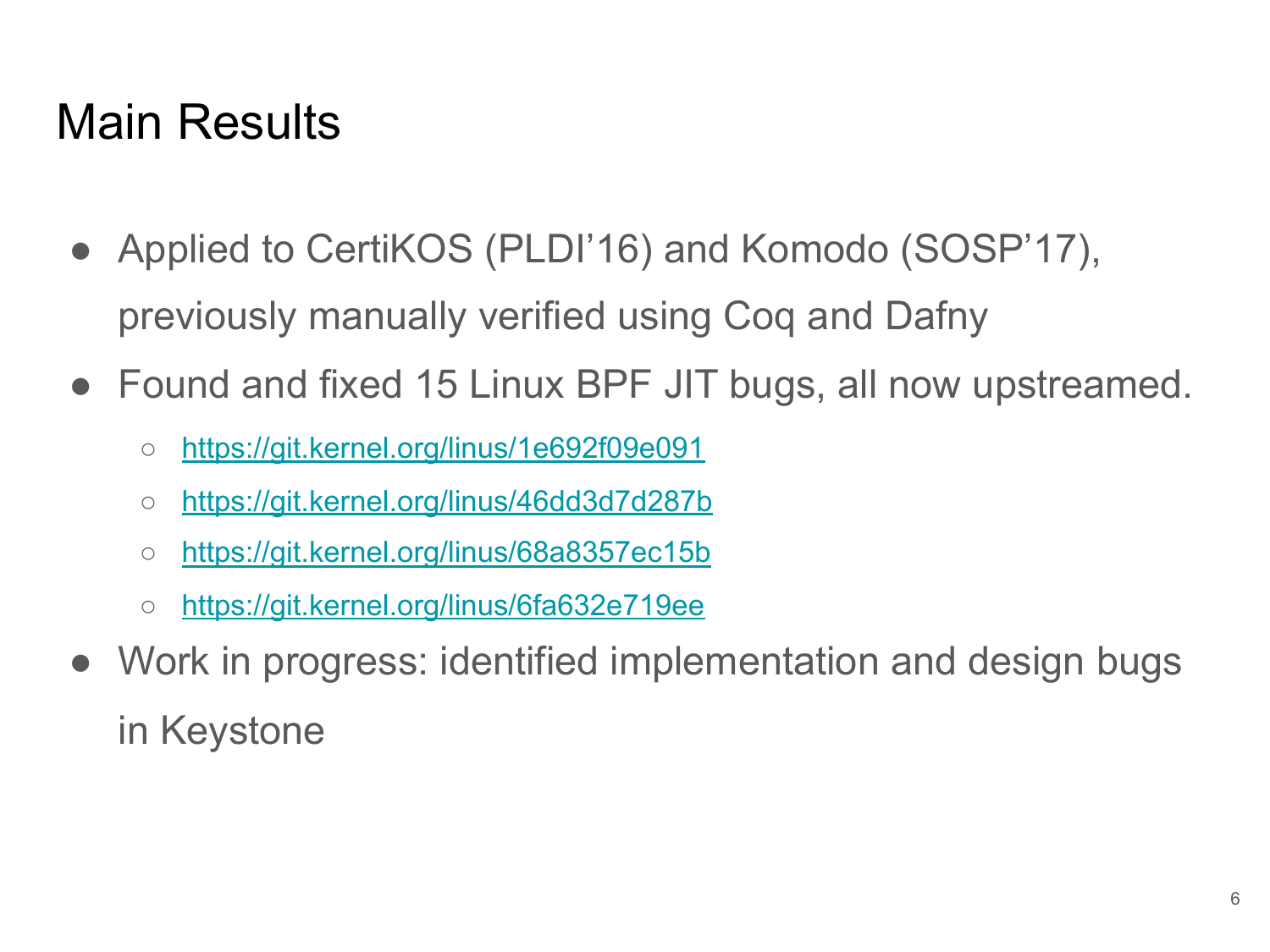#### **Outline**

- Verification stack
- Workflow
- Demo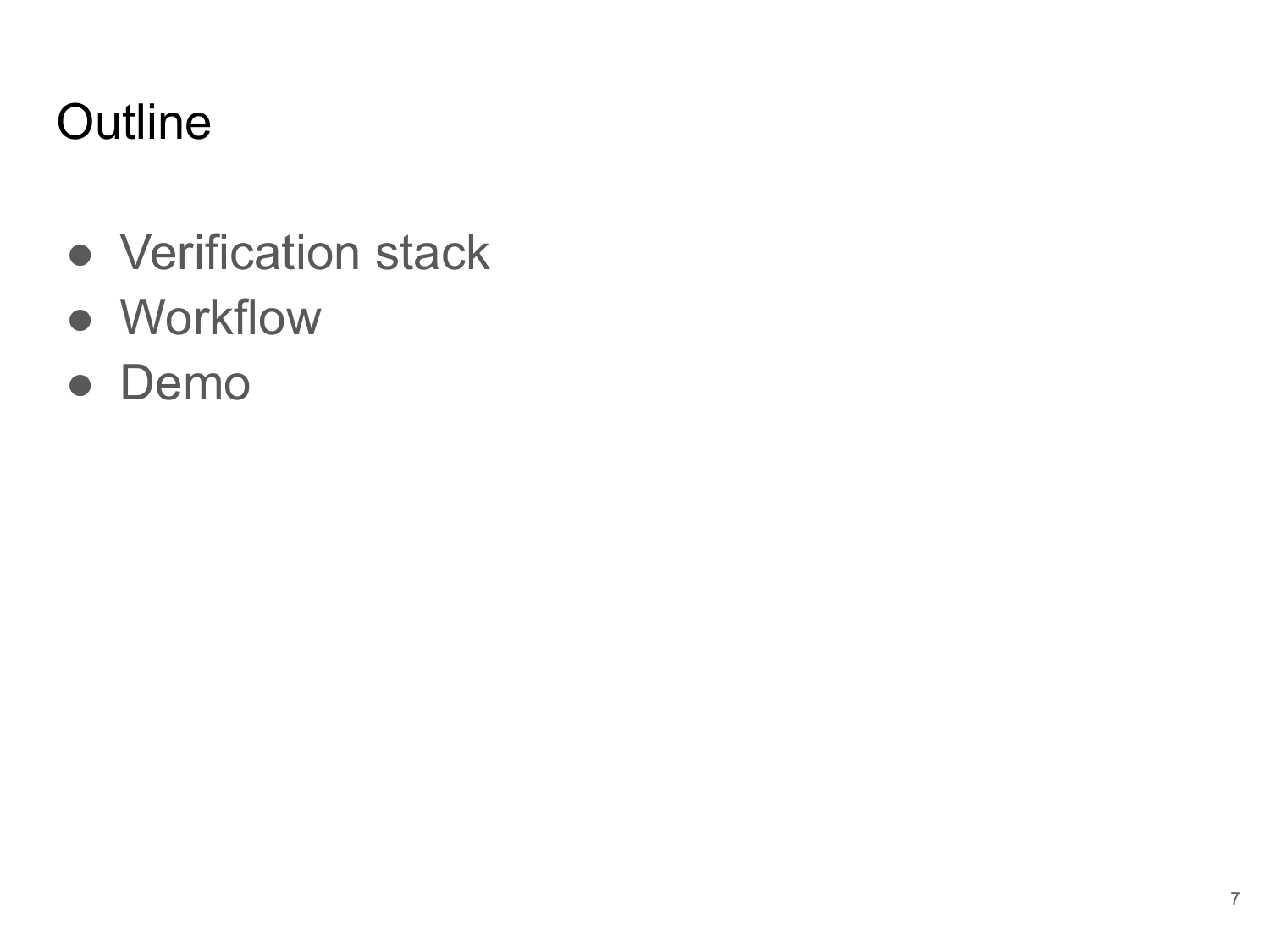#### Verification stack







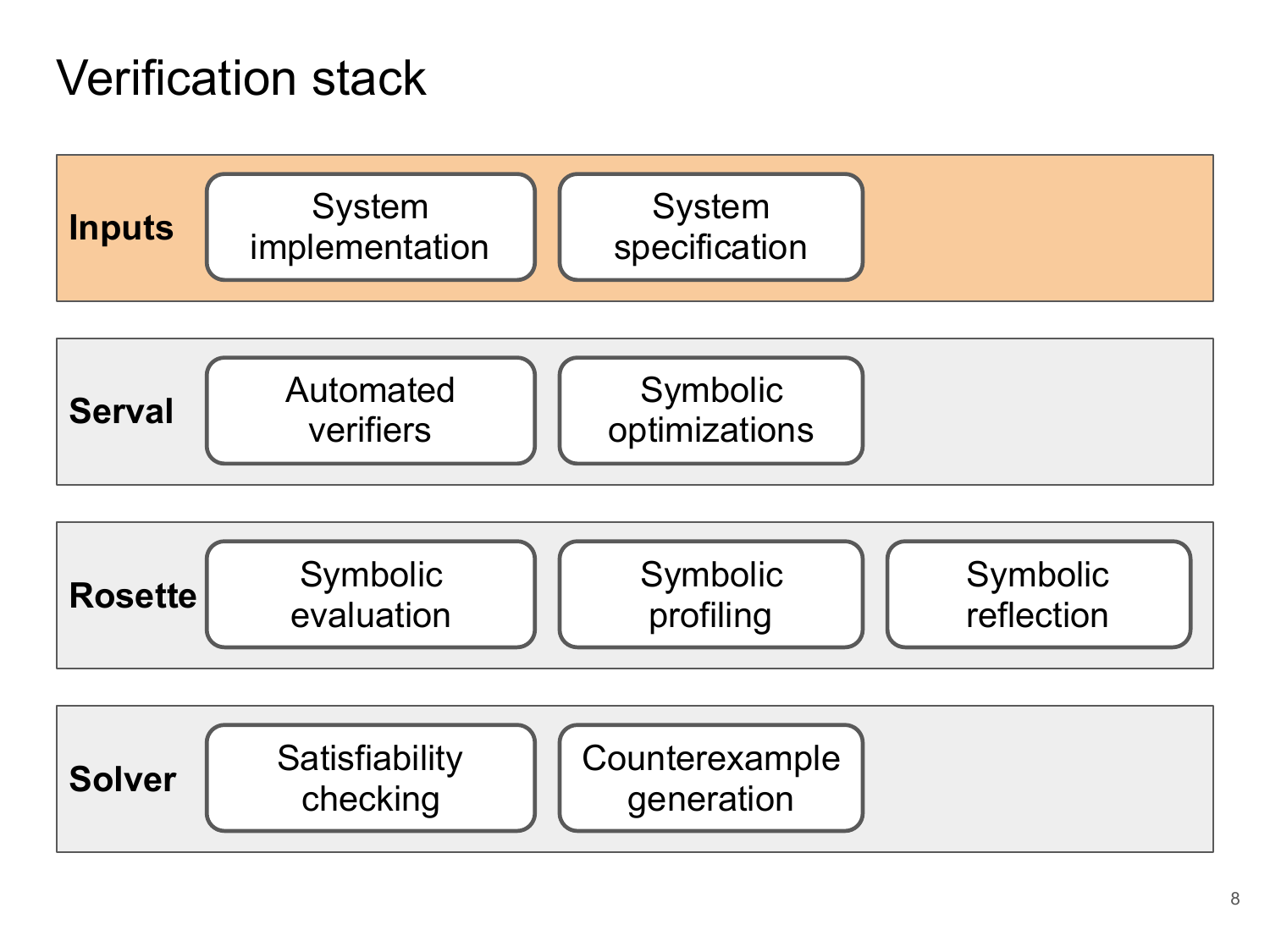#### [1/3] Proving absence of low-level bugs

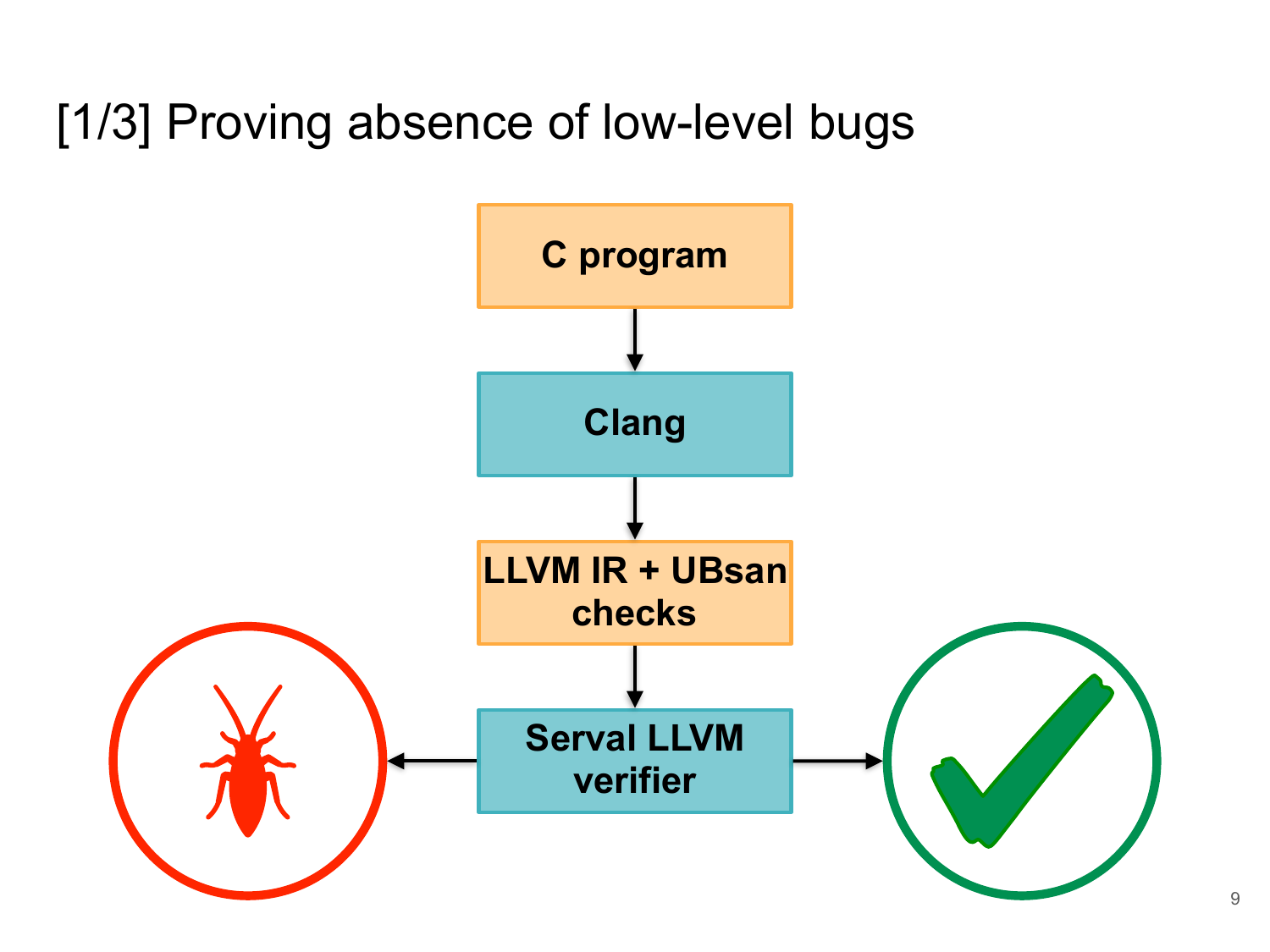#### [2/3] Proving functional correctness

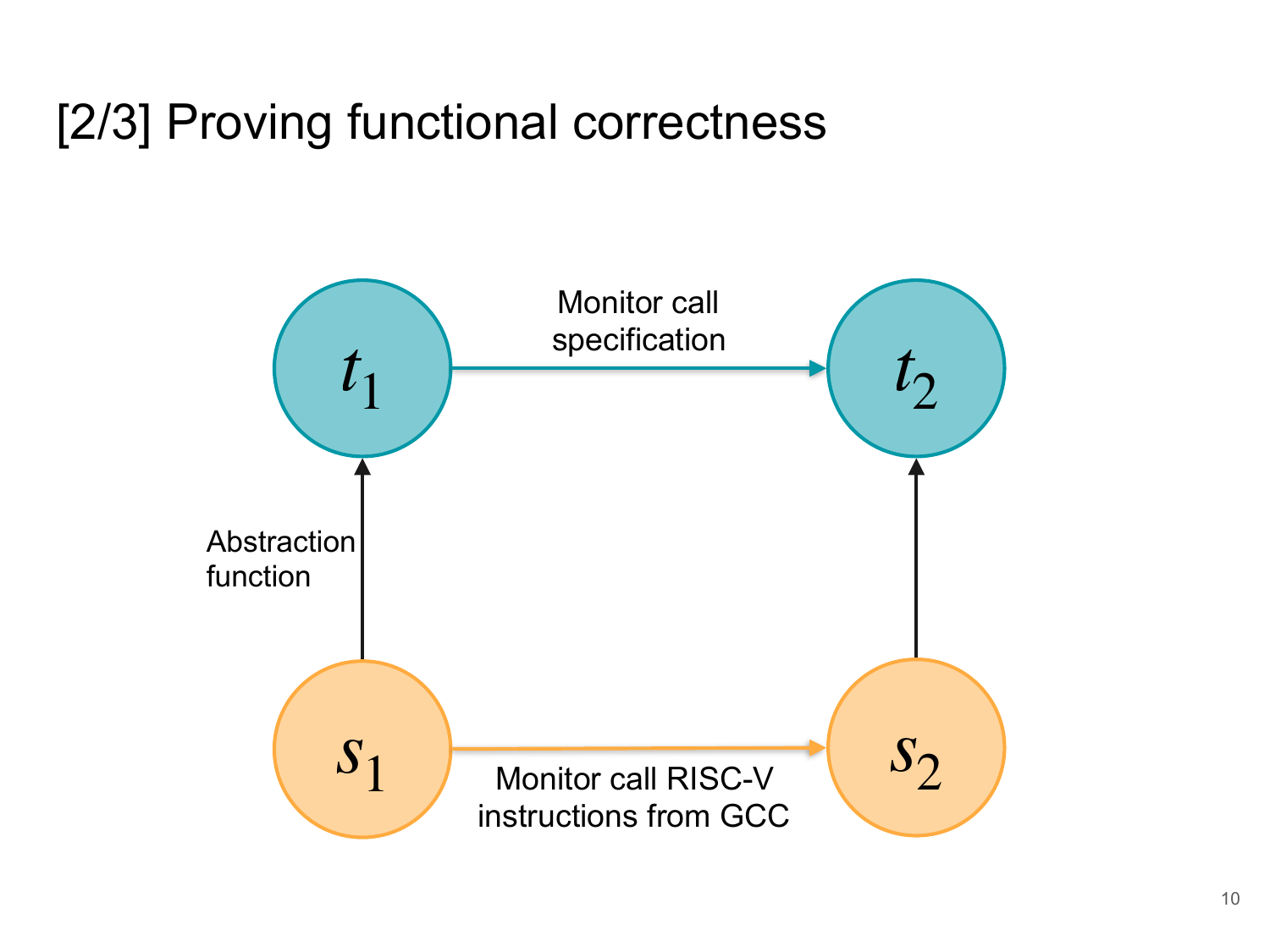#### [3/3] Proving noninterference



- Example: bogus monitor call that returns enclave secrets
- Integrity OS should not be able to modify enclavevisible state
- Confidentiality Behavior of OS is independent of enclave secrets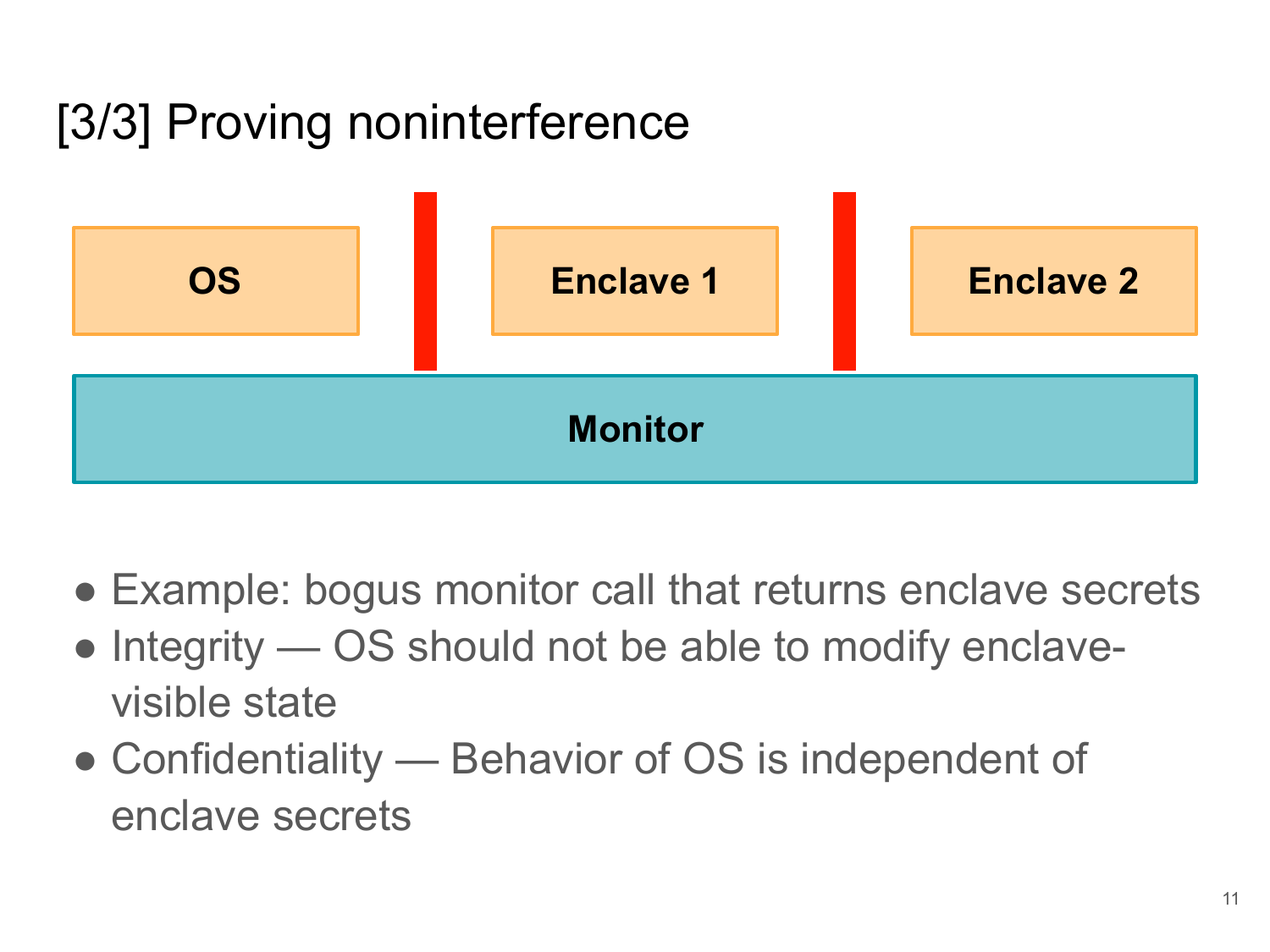#### Demo: Komodo

- A verified software enclave monitor
- We have ported to RISC-V and verified using Serval

- Demonstration:
	- Low-level buffer overflow vulnerability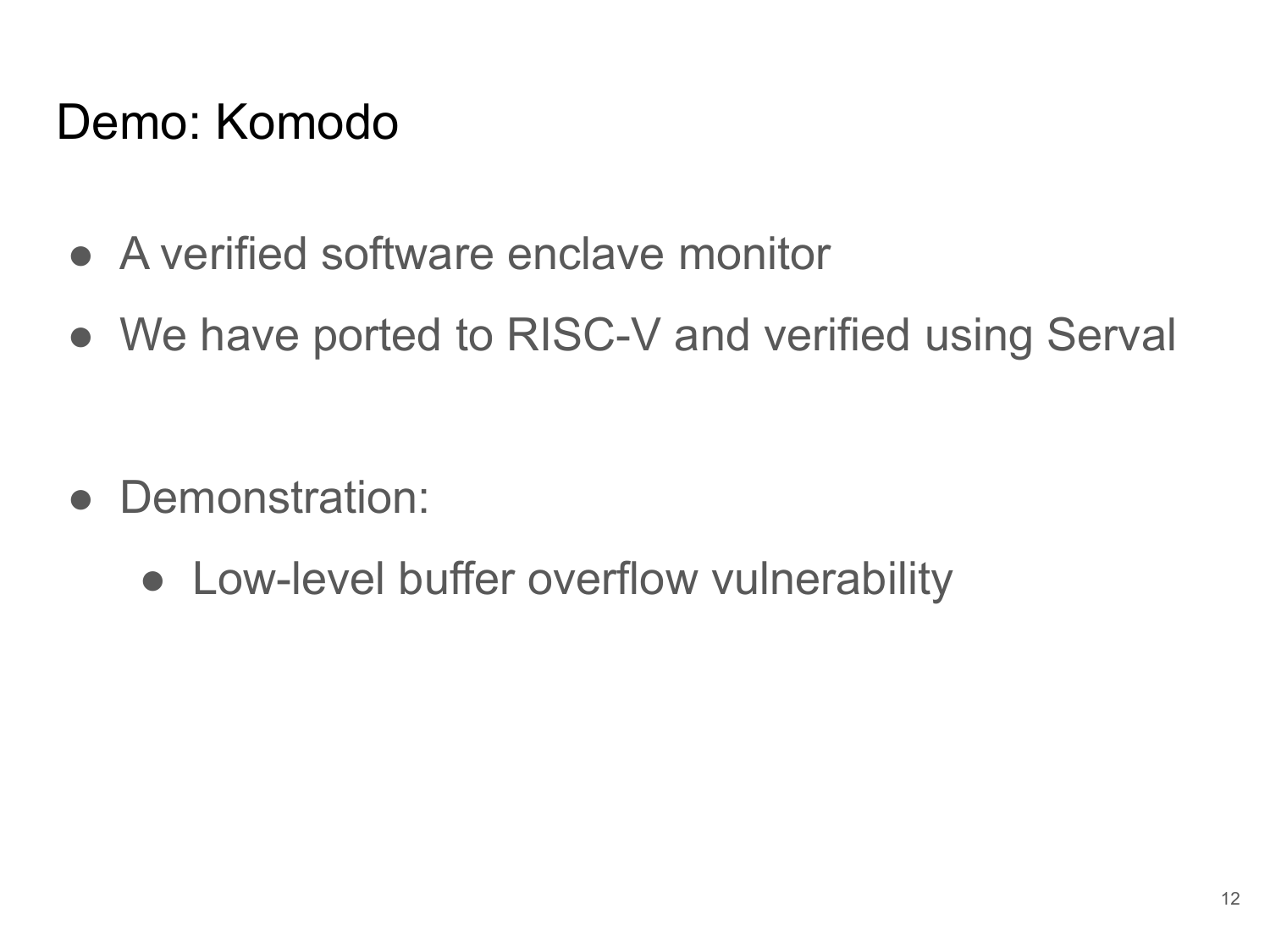### Demo